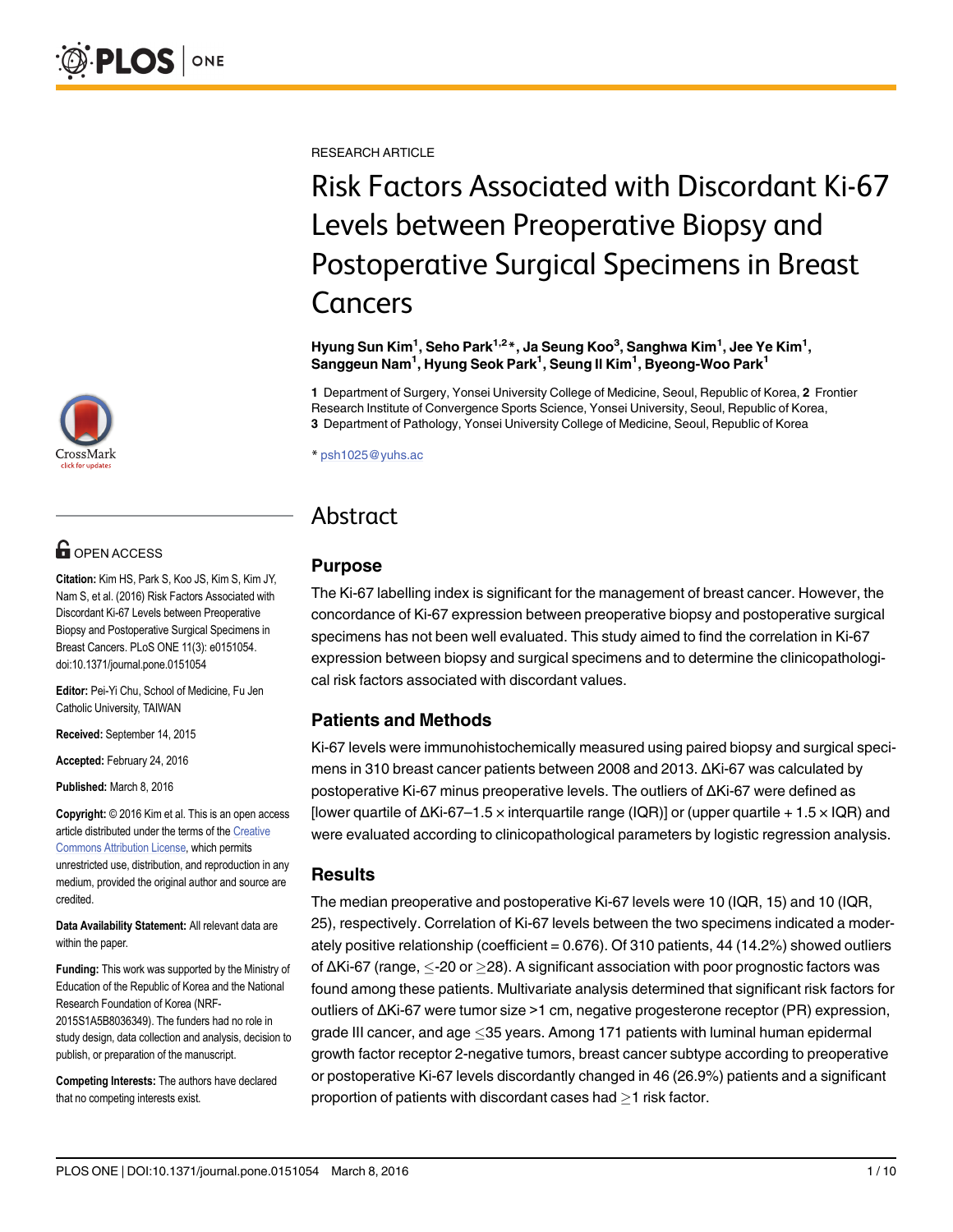#### <span id="page-1-0"></span>**Conclusion**

Ki-67 expression showed a substantial concordance between biopsy and surgical specimens. Extremely discordant Ki-67 levels may be associated with aggressive tumor biology. In patients with luminal subtype disease, clinical application of Ki-67 values should be cautious considering types of specimens and clinicopathological risk factors.

#### Introduction

Ki-67 is of clinical interest for potential uses in the management of breast cancer patients  $[1]$  $[1]$ . It is informative for classification of breast cancer subtypes, may play a predictive role, and is useful in monitoring the response to neoadjuvant therapy  $[2,3]$  $[2,3]$ . At the 13th St. Gallen International Breast Cancer Conference 2013, most of the panel agreed that Ki-67 could be a surrogate marker for the discrimination between luminal A-like and luminal B-like tumors [\[4](#page-8-0)]. Although Ki-67 levels of <14% were well correlated with the results of the gene expression analysis, a clear cutoff point for the Ki-67 level for the definition of luminal A or B subtype was not suggested and quality-assured laboratory specific values should be used [\[4,5](#page-8-0)].

Clinically, Ki-67 is measured by immunohistochemistry using the MIB-1 antibody. In 2007, the American Society of Clinical Oncology (ASCO) updated its recommendations for the use of tumor markers in breast cancer and pointed out that immunohistochemically detected proliferation markers including Ki-67 should not be recommended for clinical practice because of an insufficient level of evidence and a lack of standardization of assay reagents, procedures, and scoring  $[6]$  $[6]$ . Similar to other immunohistochemically detected biomarkers, the measurement of Ki-67 by immunohistochemistry has methodological variability regarding preanalytical, analytical, and postanalytical issues [[7](#page-8-0)]. Among various factors that can affect Ki-67 immunohistochemistry, the type of biopsy may not be an important methodological issue and samples from both core biopsy and surgical resection can be suitable  $[7]$  $[7]$ .

However, when considering the growth of the clinical importance of Ki-67 and the practical usefulness of neoadjuvant therapy, the type of specimens used to evaluate Ki-67 level can be clinically significant. Several studies reported that the reliability of Ki-67 assessment was inferior in biopsy samples compared to surgical specimens [[8](#page-8-0)–[10](#page-8-0)]. Fewer tumor cells are observed in core biopsy specimens than in surgically-resected specimens  $[8]$  $[8]$ . In addition, tissue samples from a core biopsy are usually obtained from near the central area of a tumor mass, even though the peripheral areas of a tumor are more biologically active and highly proliferative [\[11](#page-8-0)]. Furthermore, continuous efforts to test intra-institutional validity are critical because the scoring methodology is not yet standardized  $[12]$  $[12]$  $[12]$ .

The aim of this study was to investigate the distribution and correlation of Ki-67 expression between preoperative biopsy and postoperative specimens. If some cases showed extremely discordant values between the two types of specimens, we aimed to determine which clinicopathological parameters were associated with discordant results for Ki-67 levels.

#### Patients and Methods

#### Patient selection

A total of 310 patients who underwent definitive surgery for breast carcinoma at the Severance Hospital of Yonsei University College of Medicine, Seoul, Korea between January 2008 and December 2013 were retrospectively selected. All patients in the study cohort had their Ki-67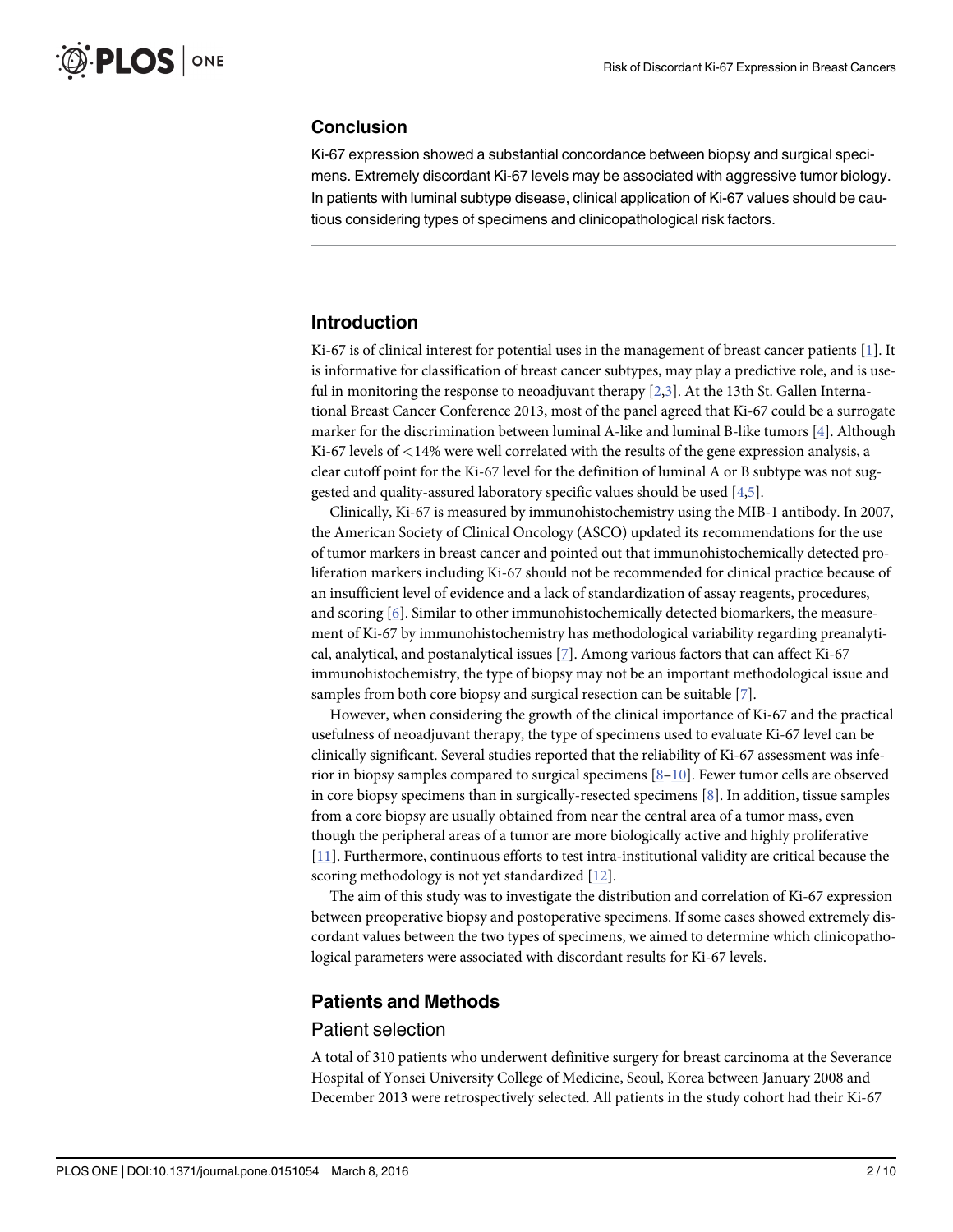<span id="page-2-0"></span>levels examined using paired preoperative biopsy and postsurgical specimens. Patients who received neoadjuvant chemotherapy or did not undergo evaluation of both preoperative and postoperative Ki-67 levels were excluded. This study was approved by the Institutional Review Board of Severance Hospital, Seoul, Republic of Korea (IRB No. 4-2015-0680). Written informed consent was waived and patient information was anonymized and deidentified prior to analysis.

#### Clinicopathological characteristics

Clinicopathological data including expression of estrogen receptor (ER), progesterone receptor (PR), and human epidermal growth factor receptor 2 (HER2) and Ki-67 levels were obtained from the review of medical records and permanent pathology reports.

Tumors with  $\geq$  1% nuclear-stained cells by immunohistochemistry using postsurgical specimens were considered positive for ER and PR according to the ASCO/College of American Pathologists (CAP) guidelines [[13](#page-8-0)]. HER2 staining was scored as  $0, 1+, 2+,$  or  $3+$  according to ASCO/CAP guidelines  $[14]$  $[14]$  $[14]$ . In cases with a HER2 2+ result, fluorescence in situ hybridization (FISH) was performed using a PathVysion HER2 DNA Probe Kit (Vysis, Downers Grove, IL, USA) and HER2 gene amplification was defined as a HER2 gene/chromosome 17 copy number ratio  $\geq$  2.0 or a case with HER2 gene/chromosome 17 copy number ratio <2.0 but with average HER2 copy number  $>6.0$  signals/cell according to ASCO/CAP guidelines [\[14\]](#page-9-0). HER2 was considered positive in cases with an immunohistochemistry score of 3+ or gene amplification by FISH.

The Ki-67 levels were immunohistochemically measured in both biopsy and postsurgical specimens using a primary MIB-1 antibody (Dako Denmark A/S, Glostrup, Denmark) by established protocols of the Department of Pathology at our institution. Using a visual grading system by a pathologist (J.S.K) who had specialized experience in breast pathology, the Ki-67 index of preoperative biopsy tissue samples was scored by counting the number of positively stained nuclei and was expressed as a percentage of total tumor cells. Ki-67 levels of postoperative surgical specimens were determined by calculating the percentages of strongly positivestained cells among 5,000 tumor cells in whole sections, which were mainly located at the tumor periphery.

#### Statistical analysis

Differences between groups were evaluated using the chi-square test. Fisher's exact test was used when appropriate. The independent two-sample t-test was used for comparisons of means for continuous numerical data. Comparison of Ki-67 levels between biopsy and surgical specimens was performed with the Wilcoxon matched-pairs signed-rank test. In this study, ΔKi-67 was calculated as postoperative Ki-67 levels minus preoperative Ki-67 levels. The outliers of  $\Delta$ Ki-67 were defined as less than the lower quartile (Q1) of  $\Delta$ Ki-67 minus 1.5  $\times$  interquartile range (IQR) or more than the upper quartile (Q3) plus  $1.5 \times$  IQR. A logistic regression analysis was used to investigate significant risk factors associated with ΔKi-67 outliers. All statistical tests were two-sided, and P-values <0.05 were considered statistically significant. SPSS software version 20.0 (IBM Inc., Armonk, NY, USA) was used for all analyses.

#### Results

The median Ki-67 levels from preoperative and postoperative specimens were 10% (IQR, 15; range, 0%–80%) and 10% (IQR, 25; range, 0%–90%), respectively. Wilcoxon matched-pair signed-rank testing revealed a significant association between preoperative and postoperative Ki-67 levels ( $P < 0.001$ ). The mean  $\pm$  standard deviation (SD) of the biopsy and surgical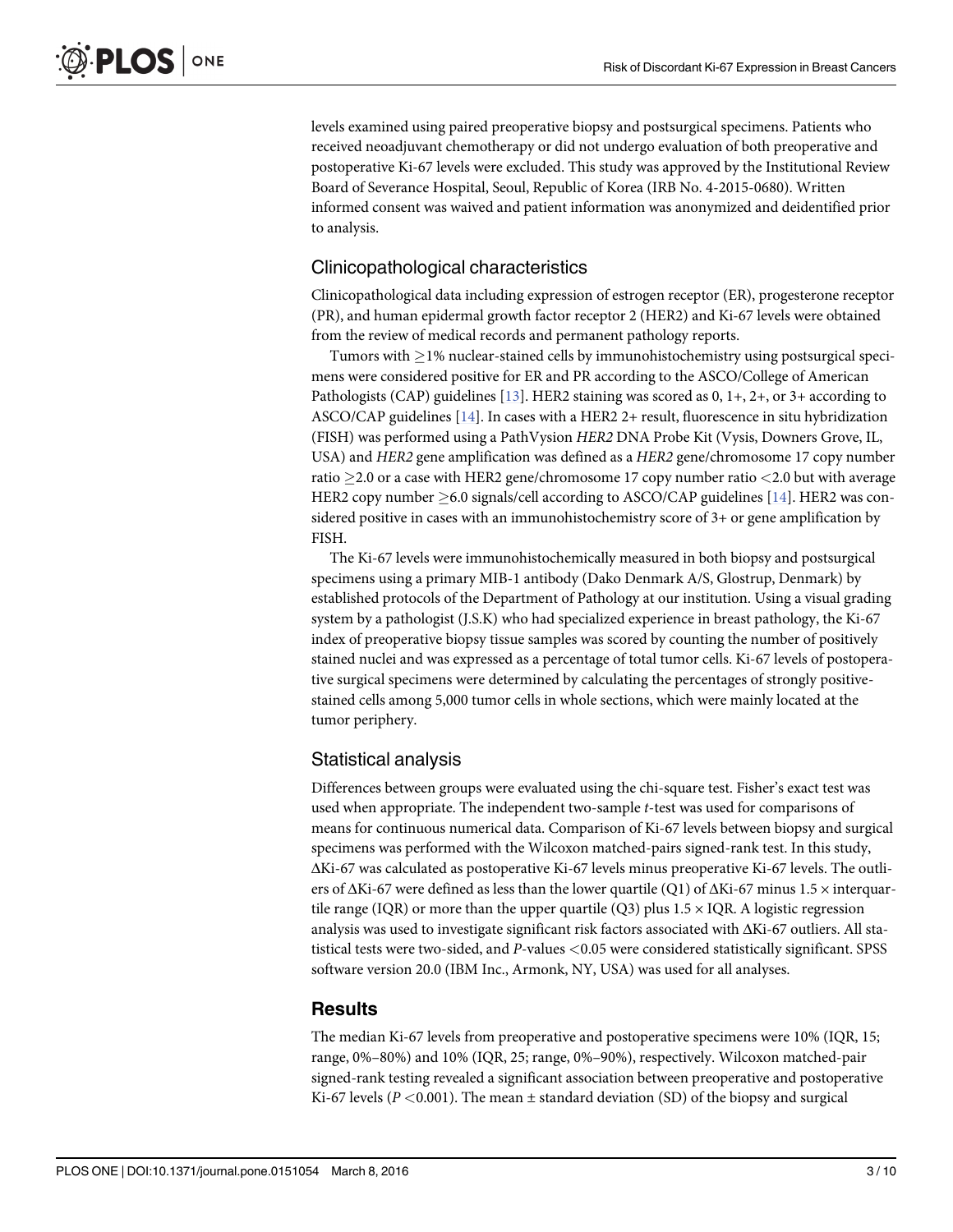<span id="page-3-0"></span>samples were 16.1%  $\pm$  15.8% and 21.2%  $\pm$  21.5%, respectively. [Fig 1](#page-4-0) shows the distribution and a positive correlation of Ki-67 levels between the two types of specimens (Spearman's rho = 0.676;  $P < 0.001$ ). When a cutoff value of 14% was applied to define a low or high Ki-67 index, 131 of 177 (74.0%) patients with preoperative low Ki-67 were classified as having postoperative low Ki-67, and 104 of 133 (78.2%) patients with preoperative high Ki-67 were defined as having postoperative high Ki-67 ( $P < 0.001$ ).

The median value of ΔKi-67 was 2.0 (IQR, 12; range, −80 to 65). The mean difference in proliferation values between biopsy and surgical specimens was 5.0 (SD, 15.8; 95% confidence interval for the mean, 3.25–6.78). In the present study, the outliers of ΔKi-67 were determined as  $\le$  -20 or  $\ge$ 28. The distribution and outlier range of  $\Delta$ Ki-67 levels are presented in [Fig 2](#page-5-0). Of 310 patients, 44 were categorized as outliers of ΔKi-67. There was no statistical difference in clinicopathological characteristics except histologic grade between cases with  $\Delta$ Ki-67  $\leq$ -20  $(N = 15)$  and  $> 28$   $(N = 29)$ . Grade III tumors were frequently categorized as  $\Delta$ Ki-67  $> 28$  $(P = 0.024)$ .

Clinicopathological characteristics of patients classified as ΔKi-67 outliers compared to those within the acceptable range of ΔKi-67 are shown in [Table 1.](#page-6-0) Breast-conservation surgery was performed in 171 patients, and the type of operation was not statistically different between patients classified as ΔKi-67 outliers and those not classified as outliers. Patients younger than 35 years of age and those with tumor size  $>1$  cm, grade III cancers, and ER-negative or PRnegative tumors were significantly more likely to be categorized as ΔKi-67 outliers. Preoperative biopsy tools, histologic type, axillary node status, and HER2 expression were not associated with ΔKi-67 outlier status.

Risk factors for extremely discordant values of ΔKi-67 levels were investigated [\(Table 2\)](#page-7-0). Tumors  $>1$  cm, PR-negative tumors, grade III cancers, ER-negative tumors, and age  $\leq$ 35 years showed significantly higher odds ratios, in that order. When these parameters were entered into multivariate logistic regression analysis, significant risk factors for outliers of ΔKi-67 were found to be size  $>1$  cm, negative PR, grade III, and age  $\leq$ 35 years. In our study cohort, 4 of 7 patients with all these risk factors were included among the ΔKi-67 outliers, and among these patients, 3 showed discordantly higher Ki-67 levels in postsurgical specimens than in preoperative biopsy samples.

Among 171 patients with hormone receptor-positive and HER2-negative tumors, breast cancer subtypes were compared according to both preoperative and postoperative Ki-67 levels. The cutoff point of Ki-67 <14% was used for the discrimination of the luminal A subtype from the highly proliferative luminal B, HER2-negative subtype. Concordant luminal A and luminal B subtypes were classified in 97 (56.7%) and 28 (16.4%) patients, respectively, regardless of the types of specimens. However, 30 (17.5%) patients whose tumors were categorized as luminal A subtype according to preoperative Ki-67 levels discordantly changed to luminal B subtype according to postoperative Ki-67 levels, and the opposite occurred in 16 (9.4%) patients.

According to the number of our risk factors (size  $>1$  cm, negative PR, grade III, or age  $\leq$ 35 years), it was explored whether breast cancer subtypes were concordantly or discordantly classified ([Table 3](#page-7-0)). Breast cancer subtype according to preoperative or postoperative Ki-67 levels had discordantly changed in 46 (26.9%) patients. A significant proportion of patients with a discordant subtype had  $\geq 1$  of our risk factors ( $P = 0.004$ ) and as the number of risk factors increased, higher proportions of patients showed discordant breast cancer subtypes. Among patients with  $\geq$  2 risk factors, 17 (38.6%) cases were categorized into discordant subtypes. Of these, 12 cases changed subtype from preoperative luminal A to postoperative luminal B and 5 changed subtype from preoperative luminal B to postoperative luminal A subtype.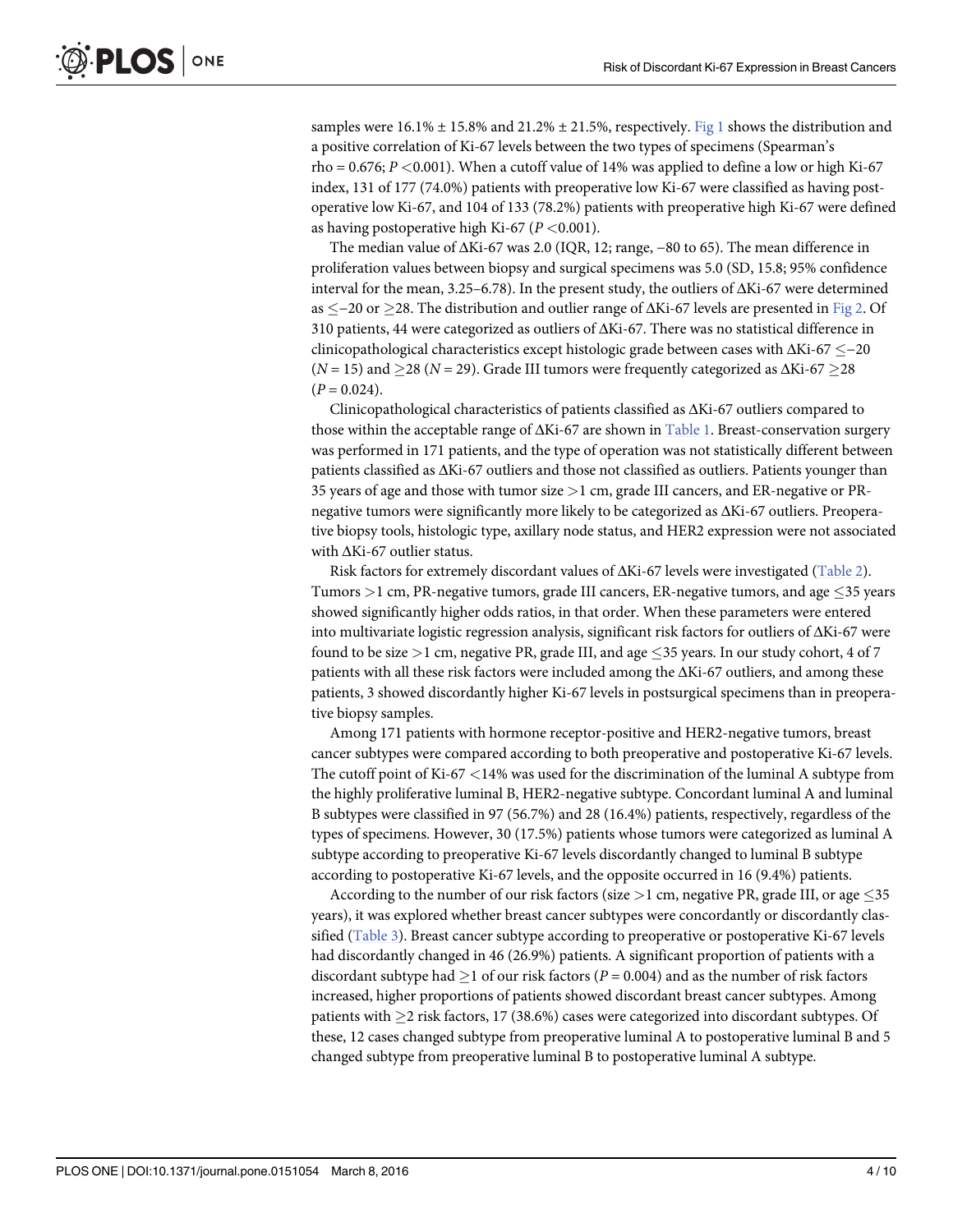<span id="page-4-0"></span>

[Fig 1. C](#page-3-0)omparison of Ki-67 expression between preoperative biopsy and postoperative surgical specimens. The solid line presents the best-fit correlation and the dotted lines show the 95% confidence interval.

doi:10.1371/journal.pone.0151054.g001

#### **Discussion**

In daily clinical practice, one of the major concerns regarding the categorization of breast cancer subtype using immunohistochemical markers is their reliability as a predictive factor, especially in relation to the use of chemotherapy for patients with luminal subtypes  $[15]$ . In the First Korean Breast Cancer Treatment Consensus Conference 2014, half of the Korean panelists chose the use of adjuvant chemotherapy for postmenopausal woman with T1c, node-negative, PR-positive, low Ki-67, and grade II disease [\[16](#page-9-0)]. Although semiquantitative immunohistochemical expression of PR is also additive to the prognostic information for luminal subtypes [[17,18](#page-9-0)], a current challenge is that the determination of a cutoff point for Ki-67, a single level which has proven prognostic and predictive value, is difficult  $[15,19]$ .

Clinicians should determine therapeutic modalities by the assessment of biomarkers using preoperative core needle biopsy, postoperative specimens, or infrequently both. However, the concordance rates of Ki-67 levels between core needle biopsy and postsurgical specimens have not been much investigated. Moreover, a few studies have reported that the concordance rates of Ki-67 between the two types of samples were lower than those for ER, PR, or HER2 expression [\[9,10,](#page-8-0)[20,21](#page-9-0)]. However, the International Ki-67 in Breast Cancer Working Group commented on the type of biopsy and stated that both core and whole sections were suitable, although some data suggested that scores from whole sections might be higher than those from core biopsies  $[7]$  $[7]$ . In the present study, a moderately positive linear relationship was shown (coefficient = 0.676) and Ki-67 levels from surgical specimens were higher (median 2.0; mean 5.0) than those from preoperative biopsy specimens. This suggests that specimens from either biopsy or surgery could be acceptable for the evaluation of Ki-67 but that in a certain group of patients, it might be important to consider the type of specimen with particular caution.

The reason for discordant Ki-67 expression between two specimens may be associated with various methodological issues including sampling problems or tumor heterogeneity [\[2,7\]](#page-8-0).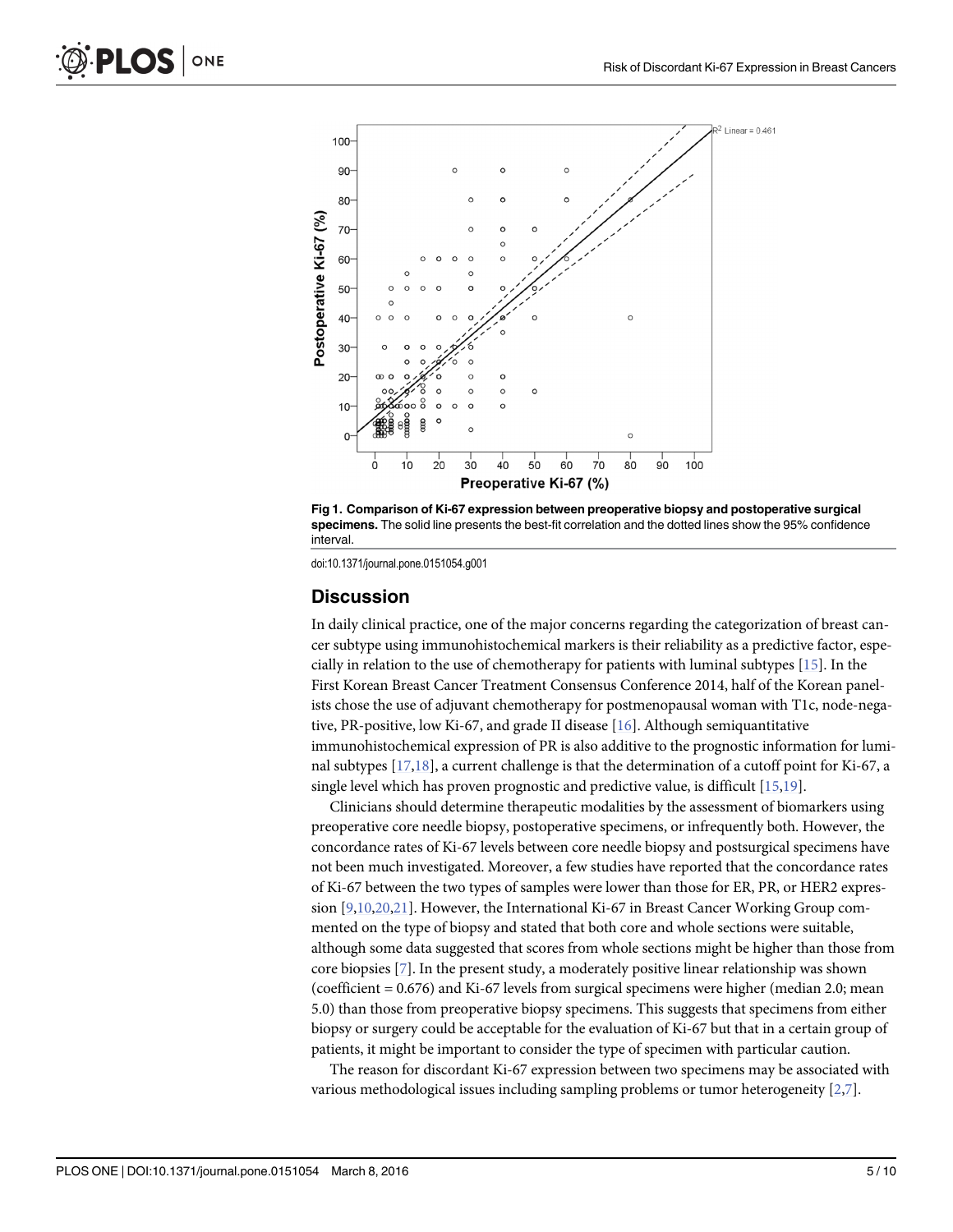<span id="page-5-0"></span>



[Fig 2. D](#page-3-0)istribution of ΔKi-67 levels. ΔKi-67 is calculated by postoperative Ki-67 levels minus preoperative Ki-67 levels. Q1, lower quartile; Q3, upper quartile; IQR, interquartile range.

doi:10.1371/journal.pone.0151054.g002

Because of its explorative and retrospective nature, although preanalytical variability was not considered in the present study, we hypothesized that extremely discordant Ki-67 levels might be associated with certain clinicopathological parameters and that it might be possible to recommend the evaluation of Ki-67 using both core biopsy and surgical specimens in patients with certain risk factors. As there is no clear definition of extremely discordant values, we used the outliers of ΔKi-67, which constituted 14.2% of the present study population.

Our study revealed that patients with extremely discordant Ki-67 levels between biopsy and surgical specimens were more likely to have poor prognostic factors, which were larger tumor size, negative PR, grade III, or younger age at diagnosis. In a population-based study of Ki-67 using surgical specimens, core biopsy, and tissue microarrays (TMAs), an increase in variability of the difference in Ki-67 between whole sections and TMAs was detected as the Ki-67 average of whole sections and TMAs increased [[22\]](#page-9-0). However, Chen et al. [[20](#page-9-0)] reported that there was no difference in the concordance rate according to tumor stage and that in cases with ER-negative, PR-negative, or grade III tumors, the concordance rate of Ki-67 was rather higher. Different study populations or methodologies may partly explain the different results between studies. Importantly, our explorative study had limitations of interobserver and intraobserver variability for evaluating Ki-67 labelling index since a pathologist (J.S.K) alone had interpreted Ki-67 stained slides. Therefore, our analysis was not confirmative and further independent validation with large samples is necessary.

The clinical implications of Ki-67 levels are of critical importance in hormone receptor-positive and HER2-negative tumors. It has been reported that 14%–21% of tumors classified as luminal A subtype on core biopsy would be discordantly upgraded to luminal B on the basis of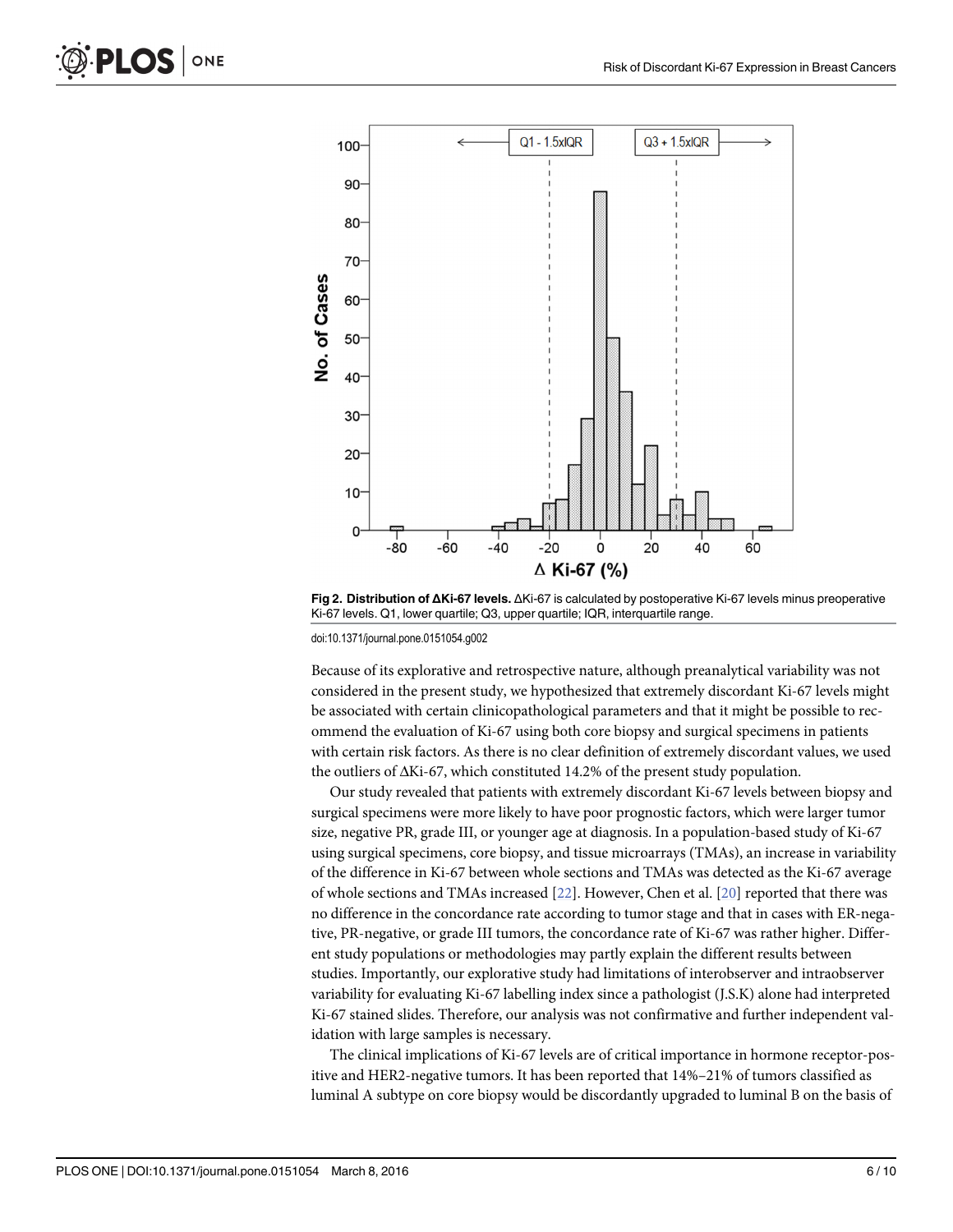#### <span id="page-6-0"></span>[Table 1.](#page-3-0) Clinicopathological characteristics of patients classified as ΔKi-67 outliers.

|                                    | Acceptable $(\%, N = 266)$ | Outlier (%, $N = 44$ ) | P-value             |
|------------------------------------|----------------------------|------------------------|---------------------|
| Age (years)                        |                            |                        |                     |
| Mean $±$ SD                        | $49.8 \pm 10.5$            | $49.3 \pm 12.2$        | $0.798^{a}$         |
| $\leq$ 35                          | 19 (70.4)                  | 8(29.6)                | $0.037^{b}$         |
| $>35$                              | 247 (87.3)                 | 36(12.7)               |                     |
| Preoperative biopsy tool           |                            |                        |                     |
| Core needle                        | 227 (86.0)                 | 37 (14.0)              | 0.829               |
| VABB or incisional biopsy          | 39 (84.8)                  | 7(15.2)                |                     |
| Histologic type                    |                            |                        |                     |
| Ductal                             | 237 (85.6)                 | 40 (14.4)              | >0.999 <sup>b</sup> |
| Lobular or special                 | 29 (87.9)                  | 4(12.1)                |                     |
| Tumor size                         |                            |                        |                     |
| In situ or $\leq$ 1 cm             | 110 (95.7)                 | 5(4.3)                 | < 0.001             |
| $1-2$ cm                           | 99 (78.0)                  | 28 (22.0)              |                     |
| $>2$ cm                            | 57 (83.8)                  | 11(16.2)               |                     |
| Axillary lymph nodes               |                            |                        |                     |
| Negative                           | 209 (85.3)                 | 36 (14.7)              | 0.624               |
| Positive                           | 57 (87.7)                  | 8(12.3)                |                     |
| Grade                              |                            |                        |                     |
| 1/11                               | 209 (91.7)                 | 19(8.3)                | < 0.001             |
| $\ensuremath{\mathsf{III}}\xspace$ | 57 (69.5)                  | 25(30.5)               |                     |
| ER                                 |                            |                        |                     |
| Negative                           | 58 (72.5)                  | 22(27.5)               | < 0.001             |
| Positive                           | 208 (90.4)                 | 22(9.6)                |                     |
| <b>PR</b>                          |                            |                        |                     |
| Negative                           | 105 (75.5)                 | 34 (24.5)              | < 0.001             |
| Positive                           | 161 (94.2)                 | 10(5.8)                |                     |
| HER <sub>2</sub>                   |                            |                        |                     |
| Negative                           | 181 (84.6)                 | 33(15.4)               | 0.445               |
| Equivocal                          | 36 (92.3)                  | 3(7.7)                 |                     |
| Positive                           | 49 (86.0)                  | 8(14.0)                |                     |

SD, standard deviation; VABB, Vacuum-assisted breast biopsy system; ER, estrogen receptor; PR, progesterone receptor; HER2, human epidermal growth factor receptor 2.

<sup>a</sup>Independent samples *t*-test

<sup>b</sup>Fisher's exact test

doi:10.1371/journal.pone.0151054.t001

surgical specimens [[20](#page-9-0),[22](#page-9-0)]. Similarly, 17.5% of cases changed from luminal A on biopsy specimens to luminal B on surgical specimens in the present study. Therefore, it has been suggested that repeated Ki-67 assessment on both core needle and open excision biopsies should be performed or that tissue-specific cutoff points of Ki-67 should be applied in clinical practice [\[20,22\]](#page-9-0). In addition to prior studies, our results could clarify a subgroup of patients who require particular clinical attention, which were those with  $>1$  of risk factors in our study. At present, prognosis according to discordant subtypes was not investigated due to the relatively short follow-up duration of the current study. However, our risk factors were traditional poor prognostic factors; therefore, the benefit and harm of over- or under-treatment according to the discordant classification of breast cancer subtypes should be calculated in the near future.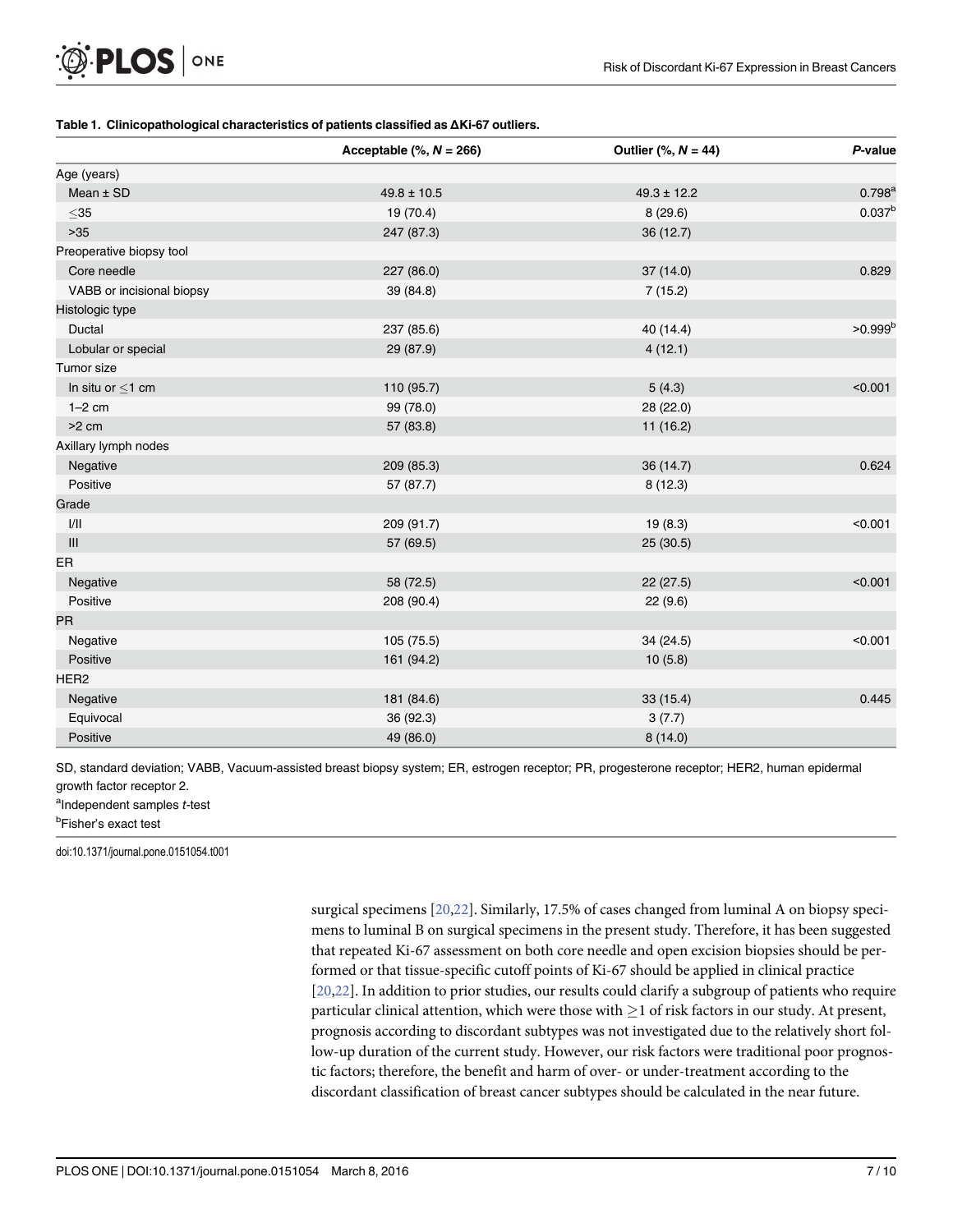|                                    | <b>Univariate</b> |                 |         | <b>Multivariate<sup>a</sup></b> |              |         |
|------------------------------------|-------------------|-----------------|---------|---------------------------------|--------------|---------|
|                                    | <b>OR</b>         | 95% CI          | P-value | <b>OR</b>                       | 95% CI       | P-value |
| Age (years)                        |                   |                 |         |                                 |              |         |
| $>35$                              | Ref               |                 |         | Ref                             |              |         |
| $\leq$ 35                          | 2.889             | 1.178-7.084     | 0.020   | 3.290                           | 1.121-9.659  | 0.030   |
| Preoperative biopsy tool           |                   |                 |         |                                 |              |         |
| Core needle                        | Ref               |                 |         |                                 |              |         |
| VABB/incisional biopsy             | 1.101             | 0.458-2.645     | 0.829   |                                 |              |         |
| Histologic type                    |                   |                 |         |                                 |              |         |
| Ductal                             | Ref               |                 |         |                                 |              |         |
| Lobular or special                 | 0.817             | $0.273 - 2.450$ | 0.719   |                                 |              |         |
| Tumor size                         |                   |                 |         |                                 |              |         |
| In situ or $\leq$ 1 cm             | Ref               |                 |         | Ref                             |              |         |
| $>1$ cm                            | 5.500             | 2.101-14.400    | 0.001   | 3.773                           | 1.216-11.707 | 0.022   |
| Axillary lymph nodes               |                   |                 |         |                                 |              |         |
| Negative                           | Ref               |                 |         |                                 |              |         |
| Positive                           | 0.815             | $0.359 - 1.850$ | 0.625   |                                 |              |         |
| Grade                              |                   |                 |         |                                 |              |         |
| 1/11                               | Ref               |                 |         | Ref                             |              |         |
| $\ensuremath{\mathsf{III}}\xspace$ | 4.825             | 2.482-9.377     | < 0.001 | 2.496                           | 1.093-5.698  | 0.030   |
| ER                                 |                   |                 |         |                                 |              |         |
| Positive                           | Ref               |                 |         | Ref                             |              |         |
| Negative                           | 3.586             | 1.856-6.930     | < 0.001 | 0.914                           | 0.354-2.356  | 0.852   |
| <b>PR</b>                          |                   |                 |         |                                 |              |         |
| Positive                           | Ref               |                 |         | Ref                             |              |         |
| Negative                           | 5.213             | 2.471-11.000    | < 0.001 | 3.529                           | 1.394-8.935  | 0.008   |
| HER <sub>2</sub>                   |                   |                 |         |                                 |              |         |
| Negative/equivocal                 | Ref               |                 |         |                                 |              |         |
| Positive                           | 0.984             | $0.431 - 2.249$ | 0.970   |                                 |              |         |

#### <span id="page-7-0"></span>[Table 2.](#page-3-0) Logistic regression models of risk factors associated with classification as ΔKi-67 outlier.

OR, odds ratio; CI, confidence interval; Ref, reference; VABB, Vacuum-assisted breast biopsy system; ER, estrogen receptor; PR, progesterone receptor; HER2, human epidermal growth factor receptor 2.

aMultivariate analysis was conducted using variables that were statistically significant in univariate analysis.

doi:10.1371/journal.pone.0151054.t002

In conclusion, immunohistochemical Ki-67 expression demonstrated a substantial concordance between preoperative biopsy and surgical specimens. Postoperative Ki-67 levels were likely to be higher than preoperative values. Approximately one-seventh of patients showed extremely discordant Ki-67 levels between the two types of specimens, and risk factors for the

| Table 3. Association of number of risk factors with breast cancer subtype using preoperative and postoperative Ki-67 levels in 171 patients with |
|--------------------------------------------------------------------------------------------------------------------------------------------------|
| hormone receptor-positive and HER2-negative tumors.                                                                                              |

| Subtype    | Number of risk factors |              |               | <b>Total</b> | P-value |
|------------|------------------------|--------------|---------------|--------------|---------|
|            | $0 (N = 45)$           | $1 (N = 82)$ | $>2 (N = 44)$ |              |         |
| Concordant | 41 (91.1%)             | 57 (69.5%)   | 27 (61.4%)    | 125(73.1%)   | 0.004   |
| Discordant | $4(8.9\%)$             | 25 (30.5%)   | 17 (38.6%)    | 46 (26.9%)   |         |

HER2, human epidermal growth factor receptor 2

doi:10.1371/journal.pone.0151054.t003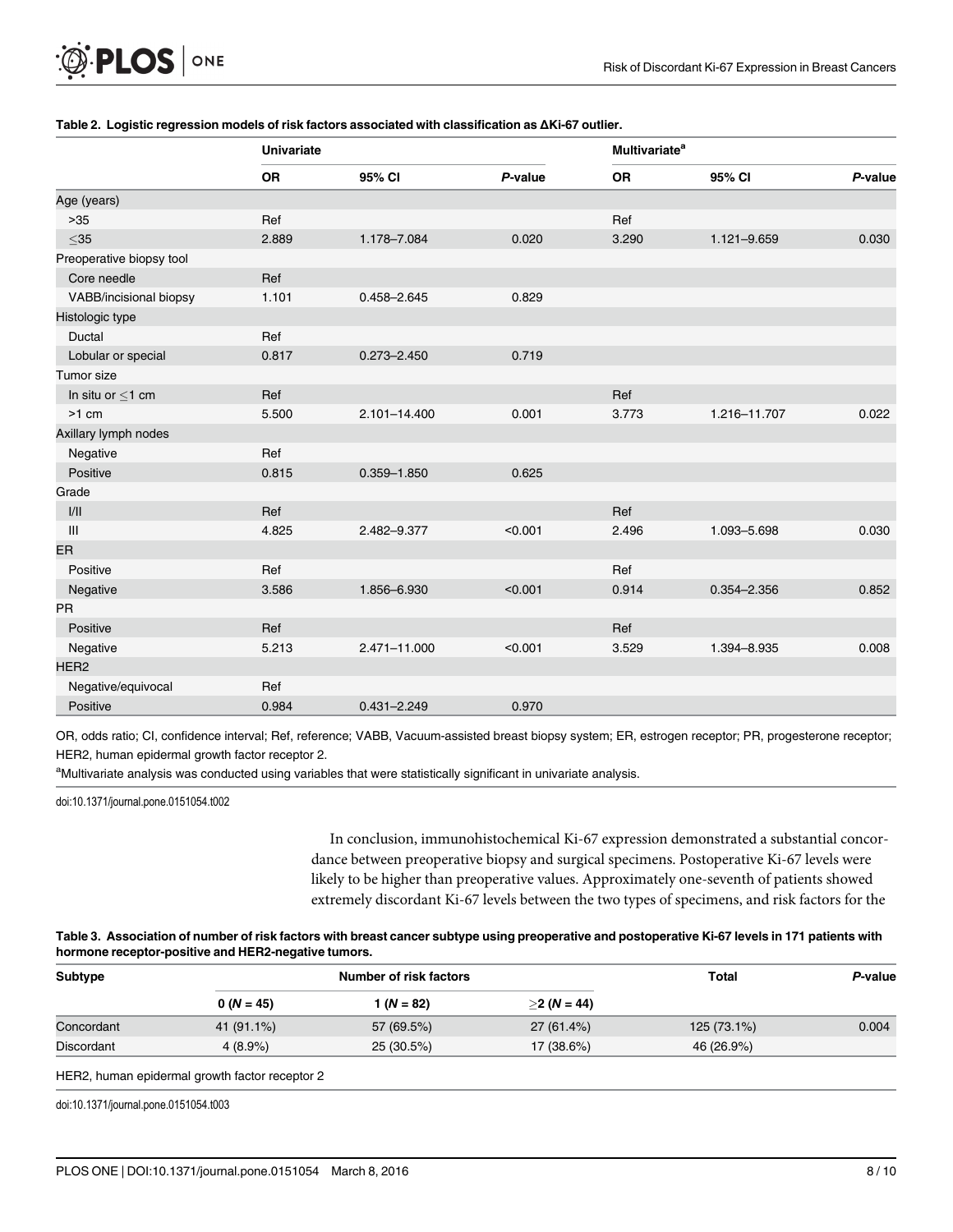<span id="page-8-0"></span>outlier values were associated with poor prognostic factors such as larger size, PR-negative expression, grade III disease, and younger age at diagnosis. In patients with luminal HER2-negative tumors, the clinical classification of breast cancer subtype or decision making regarding therapeutic modalities based on the routine pathologically assessed Ki-67 value should be approached with caution considering the types of specimens and the patients' clinicopathological risk factors.

#### Author Contributions

Conceived and designed the experiments: HSK SP. Performed the experiments: JSK. Analyzed the data: HSK SP. Contributed reagents/materials/analysis tools: SK JYK SN HSP SIK BWP. Wrote the paper: HSK SP. Proofread or rechecked the manuscript: HSK SP JSK SK JYK SN HSP SIK BWP.

#### References

- [1.](#page-1-0) Yerushalmi R, Woods R, Ravdin PM, Hayes MM, Gelmon KA. Ki67 in breast cancer: prognostic and predictive potential. Lancet Oncol. 2010; 11: 174–183. doi: [10.1016/s1470-2045\(09\)70262-1](http://dx.doi.org/10.1016/s1470-2045(09)70262-1) PMID: [20152769](http://www.ncbi.nlm.nih.gov/pubmed/20152769).
- [2.](#page-1-0) Luporsi E, Andre F, Spyratos F, Martin PM, Jacquemier J, Penault-Llorca F, et al. Ki-67: level of evidence and methodological considerations for its role in the clinical management of breast cancer: analytical and critical review. Breast Cancer Res Treat. 2012; 132: 895–915. doi: [10.1007/s10549-011-](http://dx.doi.org/10.1007/s10549-011-1837-z) [1837-z](http://dx.doi.org/10.1007/s10549-011-1837-z) PMID: [22048814;](http://www.ncbi.nlm.nih.gov/pubmed/22048814) PubMed Central PMCID: PMCPmc3332349.
- [3.](#page-1-0) Patani N, Martin LA, Dowsett M. Biomarkers for the clinical management of breast cancer: international perspective. Int J Cancer. 2013; 133: 1–13. doi: [10.1002/ijc.27997](http://dx.doi.org/10.1002/ijc.27997) PMID: [23280579.](http://www.ncbi.nlm.nih.gov/pubmed/23280579)
- [4.](#page-1-0) Goldhirsch A, Winer EP, Coates AS, Gelber RD, Piccart-Gebhart M, Thurlimann B, et al. Personalizing the treatment of women with early breast cancer: highlights of the St Gallen International Expert Consensus on the Primary Therapy of Early Breast Cancer 2013. Ann Oncol. 2013; 24: 2206–2223. doi: [10.1093/annonc/mdt303](http://dx.doi.org/10.1093/annonc/mdt303) PMID: [23917950;](http://www.ncbi.nlm.nih.gov/pubmed/23917950) PubMed Central PMCID: PMCPmc3755334.
- [5.](#page-1-0) Cheang MC, Chia SK, Voduc D, Gao D, Leung S, Snider J, et al. Ki67 index, HER2 status, and prognosis of patients with luminal B breast cancer. J Natl Cancer Inst. 2009; 101: 736–750. doi: [10.1093/jnci/](http://dx.doi.org/10.1093/jnci/djp082) [djp082](http://dx.doi.org/10.1093/jnci/djp082) PMID: [19436038](http://www.ncbi.nlm.nih.gov/pubmed/19436038); PubMed Central PMCID: PMCPmc2684553.
- [6.](#page-1-0) Harris L, Fritsche H, Mennel R, Norton L, Ravdin P, Taube S, et al. American Society of Clinical Oncology 2007 update of recommendations for the use of tumor markers in breast cancer. J Clin Oncol. 2007; 25: 5287–5312. doi: [10.1200/jco.2007.14.2364](http://dx.doi.org/10.1200/jco.2007.14.2364) PMID: [17954709](http://www.ncbi.nlm.nih.gov/pubmed/17954709).
- [7.](#page-1-0) Dowsett M, Nielsen TO, A'Hern R, Bartlett J, Coombes RC, Cuzick J, et al. Assessment of Ki67 in breast cancer: recommendations from the International Ki67 in Breast Cancer working group. J Natl Cancer Inst. 2011; 103: 1656–1664. doi: [10.1093/jnci/djr393](http://dx.doi.org/10.1093/jnci/djr393) PMID: [21960707;](http://www.ncbi.nlm.nih.gov/pubmed/21960707) PubMed Central PMCID: PMCPmc3216967.
- [8.](#page-1-0) Romero Q, Bendahl PO, Klintman M, Loman N, Ingvar C, Ryden L, et al. Ki67 proliferation in core biopsies versus surgical samples—a model for neo-adjuvant breast cancer studies. BMC Cancer. 2011; 11: 341. doi: [10.1186/1471-2407-11-341](http://dx.doi.org/10.1186/1471-2407-11-341) PMID: [21819622;](http://www.ncbi.nlm.nih.gov/pubmed/21819622) PubMed Central PMCID: PMCPmc3163632.
- [9.](#page-4-0) Mizuno Y, Natori T, Takeda N, Yamada J, Abe H, Inoue Y, et al. The Reliability of Assessment of Ki-67 Expression on Core Needle Biopsy and the Surgical Specimens of Invasive Breast Cancer: Comparison of Local Pathologists' Assessment and Central Review. Journal of Cancer Therapy. 2012; 3: 841.
- [10.](#page-1-0) Ough M, Velasco J, Hieken TJ. A comparative analysis of core needle biopsy and final excision for breast cancer: histology and marker expression. Am J Surg. 2011; 201: 692–694. doi: [10.1016/j.](http://dx.doi.org/10.1016/j.amjsurg.2010.02.015) [amjsurg.2010.02.015](http://dx.doi.org/10.1016/j.amjsurg.2010.02.015) PMID: [20850706.](http://www.ncbi.nlm.nih.gov/pubmed/20850706)
- [11.](#page-1-0) Planeix F, Siraj MA, Bidard FC, Robin B, Pichon C, Sastre-Garau X, et al. Endothelial follicle-stimulating hormone receptor expression in invasive breast cancer and vascular remodeling at tumor periphery. J Exp Clin Cancer Res. 2015; 34: 12. doi: [10.1186/s13046-015-0128-7](http://dx.doi.org/10.1186/s13046-015-0128-7) PMID: [25652007;](http://www.ncbi.nlm.nih.gov/pubmed/25652007) PubMed Central PMCID: PMCPmc4321709.
- [12.](#page-1-0) Polley MY, Leung SC, McShane LM, Gao D, Hugh JC, Mastropasqua MG, et al. An international Ki67 reproducibility study. J Natl Cancer Inst. 2013; 105: 1897–1906. doi: [10.1093/jnci/djt306](http://dx.doi.org/10.1093/jnci/djt306) PMID: [24203987](http://www.ncbi.nlm.nih.gov/pubmed/24203987); PubMed Central PMCID: PMCPmc3888090.
- [13.](#page-2-0) Hammond ME, Hayes DF, Dowsett M, Allred DC, Hagerty KL, Badve S, et al. American Society of Clinical Oncology/College Of American Pathologists guideline recommendations for immunohistochemical